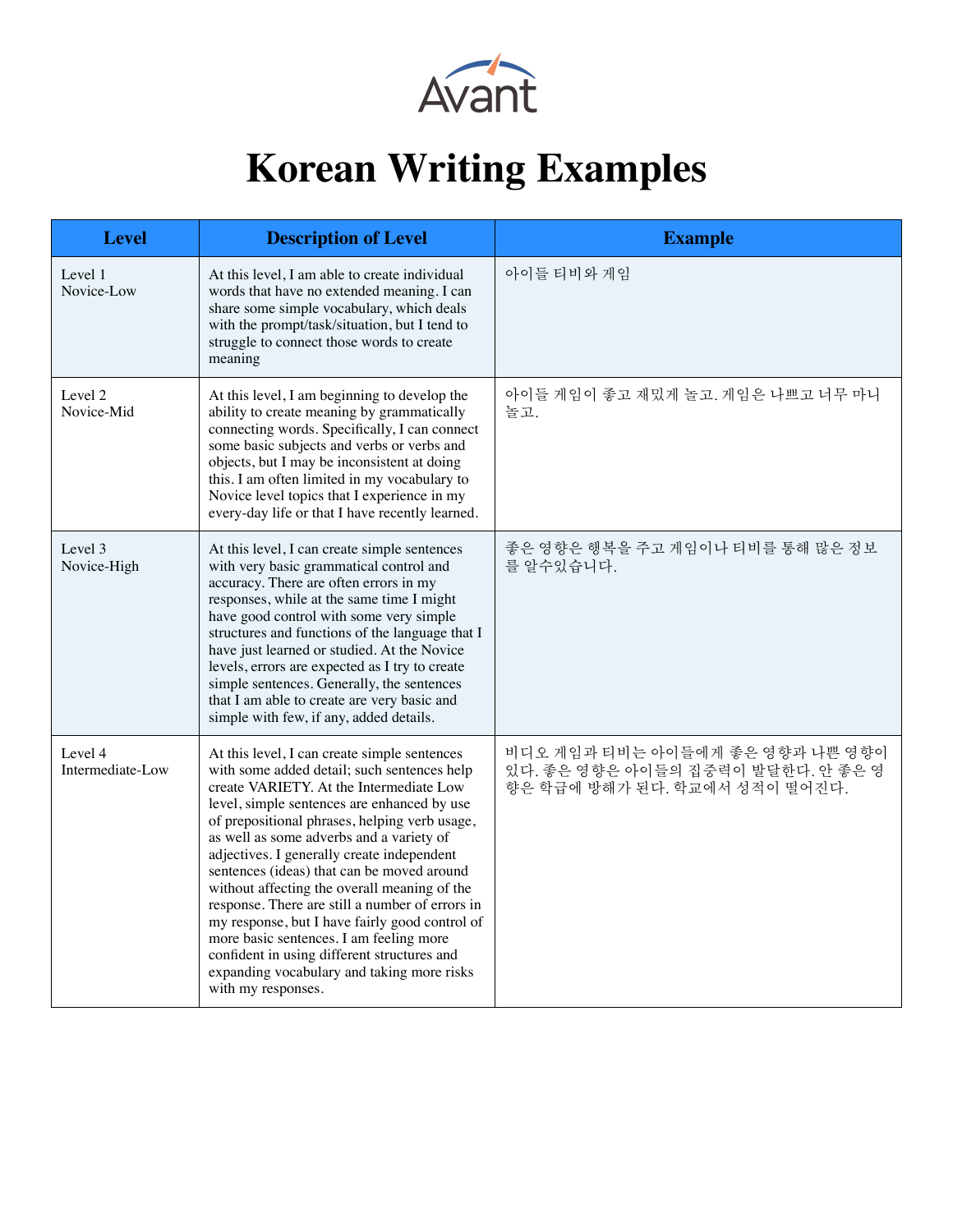| <b>Level</b>                 | <b>Description of Level</b>                                                                                                                                                                                                                                                                                                                                                                                                                                                                                                                                                                                                                                                                                              | <b>Example</b>                                                                                                                                                                                                                                                                                                                                                                                                                                                                                                                                                                                                                                                                                 |
|------------------------------|--------------------------------------------------------------------------------------------------------------------------------------------------------------------------------------------------------------------------------------------------------------------------------------------------------------------------------------------------------------------------------------------------------------------------------------------------------------------------------------------------------------------------------------------------------------------------------------------------------------------------------------------------------------------------------------------------------------------------|------------------------------------------------------------------------------------------------------------------------------------------------------------------------------------------------------------------------------------------------------------------------------------------------------------------------------------------------------------------------------------------------------------------------------------------------------------------------------------------------------------------------------------------------------------------------------------------------------------------------------------------------------------------------------------------------|
| Level 5<br>Intermediate-Mid  | At this level, I can now create enough<br>language to show groupings of ideas. My<br>thoughts are loosely connected and cannot be<br>moved around without affecting meaning. I<br>can also create a few sentences with<br>complexity and am able to use some<br>transition words. I am also able to use more<br>than just simple present tense, but often make<br>mistakes when I try to use other tenses. My<br>vocabulary use is expanding and I am able to<br>use more than the usual, high frequency or<br>most common vocabulary. I feel that I am<br>able to create new language on my own and<br>communicate my everyday needs without too<br>much difficulty.                                                    | 티비 시청과 비디오 게임을 하는 아이들은 좋은점과 안좋은<br>점이 많아요. 티비 보는 아이들에게 좋은 점은 아이들이 말<br>을 할수있어요. 아이들이 외국어 티비를 보면 한국어를 배<br>울수있습니다. 제가 어렸을대 어머니 아버지와 한국 티비를<br>많이 봐서 제가 아직까지 한국어를 이해할수가 있습니다.<br>아이들이 티비를 보면 언어와 요즘 트렌드를 알수있어요.<br>그리고 아이들이 텔레비전 아니면 비디오 게임을 보면 좋은<br>이유가 안에서 노는거예요. 비디오 게임을 하면 밖에 안나<br>가도돼요. 많은 부모님들이 좋아할 장점이죠. 그런대 티비<br>시청과 비디오 게임이 안좋은 이유는 방해가 돼서. 티비나<br>비디오 게임을 하면 모니터예 너무 집중을해서 게임을 그만<br>못해요. 티비 신청과 비디오 게임은 나쁜 점도있지만 좋은<br>점도 있습니다.                                                                                                                                                                                                                                                    |
| Level 6<br>Intermediate-High | At this level, I have good control of the<br>language and feel quite confident about an<br>increasing range of topics. There are still<br>some occasional errors in my language<br>production, but that does not hinder my<br>ability to communicate what I need to share. I<br>can use circumlocution to explain or describe<br>things for which I do not know specific<br>vocabulary or structures. I can understand and<br>use different time frames and am just<br>beginning to develop the ability to switch<br>most time frames with accuracy. I can use<br>transition words and concepts with some<br>ease. My language has a more natural flow,<br>but I still may have some unnatural pauses or<br>hesitations. | 랑 비디오 게임은 바쁜 부모의 해결책이다. 어린아이에게는<br>부모의 관심 또는 시간이 필요하다. 바쁜 부모들에게는 일<br>과 유가를 둘다 소화하는게 쉽지만은 않다. 이런 아이들에<br>게 할것을 주는게 TV랑 게임이다. 아이들은 잠간 부모의 관<br>심이 없는동안 재미있게 시간을 보낼수있다. 어린 아이들에<br>게는 친구 관계가 무척이나 중요하다. 이런 관계를 만들어<br>나가고 유지하는데에는 공통점이 필요하다. 유행하는 드라<br>마, 오락, 또는 게임을 통해 21세대 아이들은 친구관계를 만<br>든다. 성자하는 아이들에게는 관계 만드는게 중요하다. 아<br>이들의 뇌는 21-25살에 성장을 한다. 뇌가 굳기 전에 아이들<br>에게 많은 것을 가르쳐야한다. 이 중요한 시기에 TV 시청과<br>비디오 게임에, 또는 전자파에 노출시키면 아이들은 정상적<br>인 성장을 못 한다. TV랑 비디오 게임은 무척이나 중독성 있<br>는 오락이다. 하여 아이들은 곧 게임에 중독이되 자기만에<br>세상에 빠져 해어나오지 못하는 경우가 수도록 많다. 어느<br>세 굳어버린 아이들은 주류사회에 참여하는 인물들이되겠<br>죠. 게임에 중독된 사람들은 사회생황 하는데 지장이 크다.<br>하루종일 게임만 하다보니 사회성이 떠러지는게 당연한 일<br>이다. 사회에 덕이되기보다 민패가 되는 경우가 많다. |
| Level 7<br>Advanced-Low      | Response contains a number of complexities<br>with higher degree of accuracy (at least 6).<br>Has Advanced vocabulary or Advanced<br>terms, conjugations etc. (at least three<br>instances). Natural flow evident using as<br>many details and descriptive language as<br>possible to create a clear picture. Errors with<br>move complex structures may still occur.<br>Ability to switch time frames begins to<br>increase in accuracy if called for in the<br>prompt.                                                                                                                                                                                                                                                 | 티비시청과 비디오 게임은 아이들에게 많은 영향을 미치는<br>데요. 먼저 부정적인 영향을 적어본다면, 비디오 게임은 아<br>이들의 폭력성을 높일 수 있다는 점이죠. 왜냐하면 요즘 게<br>임들은 무기를 들고 적들과 싸우는 내용이 많기 때문입니<br>다. 티비 또한 아이들에게 부정적은 영향을 줄수있는데요,<br>그건 바로 광고 떄문입니다. 티비에는 여러가지 광고가 나<br>오죠 예를들어 맥주와 담배, 티비 광고에서는 너무 화려하<br>게 재밌게 포장이되어있어서 아이들의 호기심을 자극할수<br>도 있어요. 하지만 부정적인 영향이 많은 만큼 긍정적은 영<br>향도 많아요. 아이들은 비디오 게임을 통해 아직해보지 못<br>한 경험을 할수있어요, 게임에는 종류가 여러가지니까요,<br>동물키우기나 요리하기 등등. 티비도 역시나 똑같은 이유에<br>요, 텔레비젼에도 여러가지의 채널과 프로그램이 있어요.<br>여행을 다니는 모습, 동물이 살아가는 모습, 아니면 다른나<br>라의 문화, 이 모든것을 티비하나에서 다 볼수있죠. 이것을<br>통해 아이들은 세상에 있는 사람, 동물, 그리고 문화에 대해<br>서 배워갈꺼에요. 티비 시청과 비디오 게임이 아이들에서<br>미치는 부정적인 영향이 있었지만, 그만큼 좋은 긍정적인<br>영향도 있습니다.                                 |